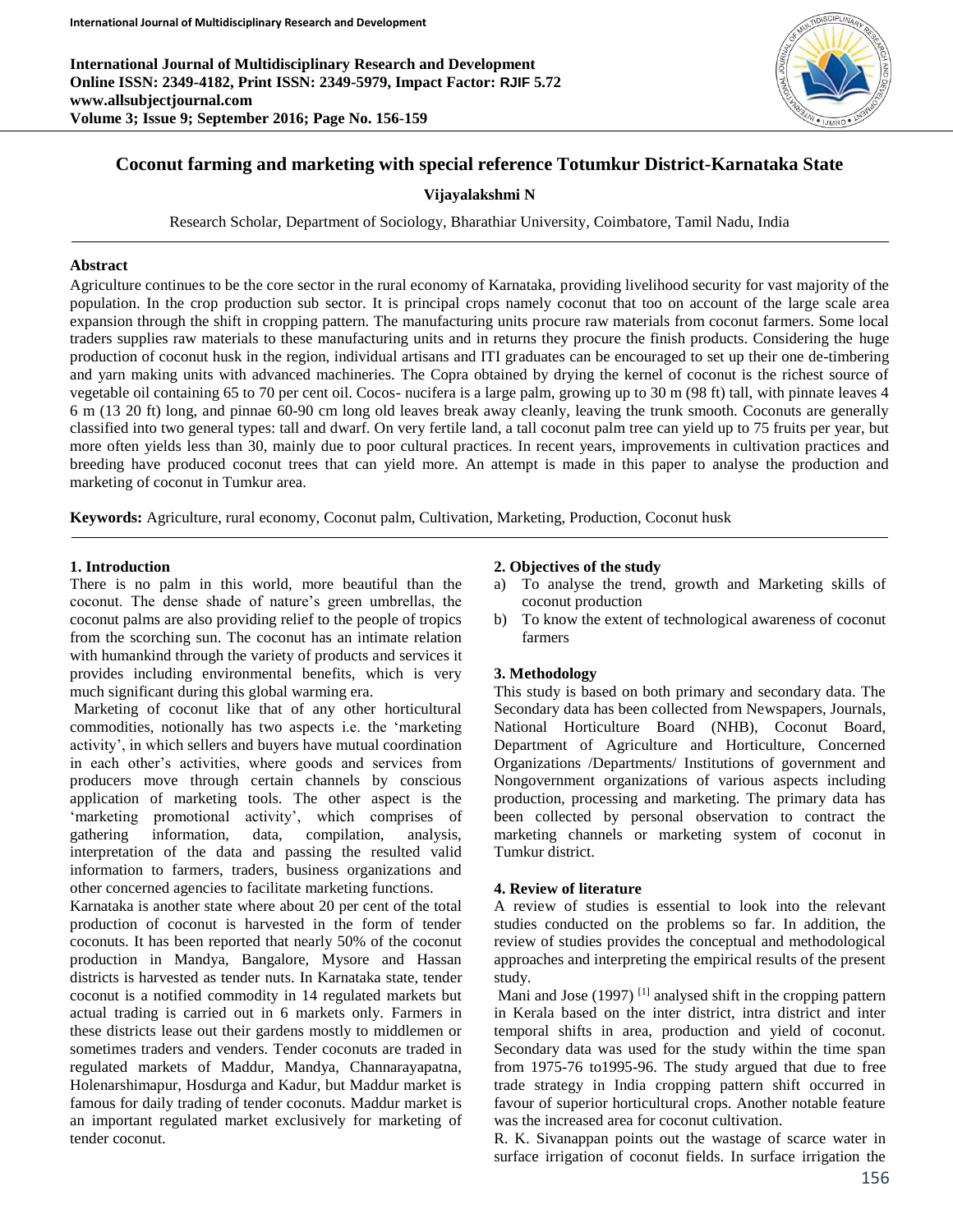entire field is flooded to a depth of 5 to 7 cm once in 5 to 10 days depending upon the type of soil. The quantity of water applied works out to more than 200 litres/day or about 1000- 1400 litres in 5-7 days. The conveyance loss is about 20-25%. In contrast to this method is the Drip/Micro Sprinkler Method which has increased water use efficiency and water saving is up to 40 to 60% and labour saving up to 90%. Further Drip Method increases the yield by 30%. This method successfully meets the problem of irrigating sandy tracts. Many progressive farmers of Tamilnadu and Karnataka have adopted this advanced method of irrigation. Sivanappan feels that the time is not far away when the entire coconut farm in the country will be irrigated by Drip System for its sustainability and to increase yield.

E. A. Parameswar Gupta holds the view that coconut occupies a unique place in the socio-economic life of the people of the Indian sub-continent. According to him India would emerge as the second largest producer of coconut in the world before the close of the twentieth century.

# **5. Coconut production in Karnataka**

Karnataka state for 15 per cent of area under coconut cultivation and 10 per cent of total production of coconut in the country. Occupying 31 per cent of the total area under horticultural crop. Coconut is the second largest and important horticultural crop of the Karnataka state, The crop is grown in all the districts of the state. The total area under coconut in the state is around 3.33 lakh hectares and the annual production of coconut is 1754 million nuts. Nearly 60 per cent of the coconut produced in the state is utilized as raw nuts for domestic culinary purposes, social cultural and religious purposes. About 25 per cent of the nuts are converted into edible ball copra, desiccated coconut powder and the remaining 15 per cent is utilized as tender coconut for drinking purpose. Prominently, 55 -65 per cent of the arrival of coconut is exported to other states i.e. Uttar Pradesh, Punjab, Maharashtra, Rajasthan, Madhya Pradesh, Jammu and Kashmir, etc., about 60 per cent of coconut production in Karnataka is used in domestic items and remaining is dried as copra, most of the copra arriving to the markets is dispatched to other state, where the Karnataka copra is in great demand. The coconut utilized for commercial product preparation is only to the extent of 35 40 per cent, while 55 60 per cent is consumed for food and beverage purposes. The main coconut growing districts in karanataka are Tumkur, Hassan, Dakshina Kannada, Chikkmagalur, Chitradurga Karnataka, etc.

### **i) Chikkamagaluru**

Area under coconut cultivation in Chikkamagaluru constitutes to 9% of total area under coconut cultivation in the state. Out of the 7 taluks in Chikmagalur, two Talukas viz. Kadur and Tarikere were selected for the study. Kadur has the maximum

area under coconut cultivation in the district and constitutes to about 76% of the total coconut cultivated area.

# **ii) Dakshina Kannada**

Dakshina Kannada contributes to 4% of total area under coconut cultivation in the state. This is the eighth district in Karnataka as far as cropped area under coconut is concerned. The district comprises of 7 taluks, of which Belthangadi has the maximum area under coconut cultivation in the district and constitutes to about 32% of the total coconut cultivated area.

## **iii) Hassan**

Hassan has the second largest coconut area in the State. Nearly 14% of area under coconut cultivation in Karnataka is from this district. The district comprises of 8 taluks, of which Arisekere and Channarayapatna were selected under the study. Of the 8 Taluks in Hassan, Arisekere and Channarayapatna contributes maximum towards the coconut production in the district (almost 81% ).

## **iv) Mandya**

Mandya is the fifth largest district in Karnataka as far as area under coconut cultivation is concerned. Nearly 6% of area under coconut cultivation and more than 8% of coconut production in Karnataka is from this district. Coconut palm density for the district is found to be 119 per Ha, whereas the bearing palm density is 107 per Ha. Estimated coconut production for Mandya in 2012-13 is estimated to be 2459 lakhs nuts.

## **v) Mysore**

Mysore is the sixth largest district in Karnataka as far as area under coconut cultivation is concerned. More than 6% of area under coconut cultivation and 5% of coconut production in Karnataka is contributed by this district.

### **vi) Tumkur**

Tumkur is the largest coconut producing district in Karnataka. Nearly one third of area under coconut cultivation and production in Karnataka is contributed by this district alone. Estimated per palm yield for the district is the second lowest in the state, which is just above Chikmagalur.. Production of coconuts in Tumkur in 2012-13 is estimated to be 6608 lakh nuts, the highest in all districts due to large coconut area.

#### **vii) Udupi**

Udupi is enjoying seventh place in area under coconut cultivation in Karnataka. Nearly 4% of area under coconut and production in Karnataka is contributed by this district. Of the three Talukas three viz. Udupi, Karka and Kundapura, Udupi is the largest coconut growing Taluk contributing 42% of coconut area in the district.

**Table 1:** Area, Production and Productivity of Coconut in Tumkur District - 2000 to 2014

| Years         | Area(Ha)  | <b>Production (Lakh Nuts)</b> | <b>Productivity (Nuts/Ha)</b> |
|---------------|-----------|-------------------------------|-------------------------------|
| $2000 - 2001$ | 100810.00 | 6632.83                       | 6580                          |
| $2001 - 2002$ | 110993.00 | 5477.67                       | 4936                          |
| $2002 - 2003$ | 111248.00 | 5490.26                       | 4936                          |
| $2003 - 2004$ | 109443.00 | 5401.18                       | 4936                          |
| $2004 - 2005$ | 110937.00 | 5474.91                       | 4936                          |
| $2005 - 2006$ | 122690.00 | 6054.94                       | 4936                          |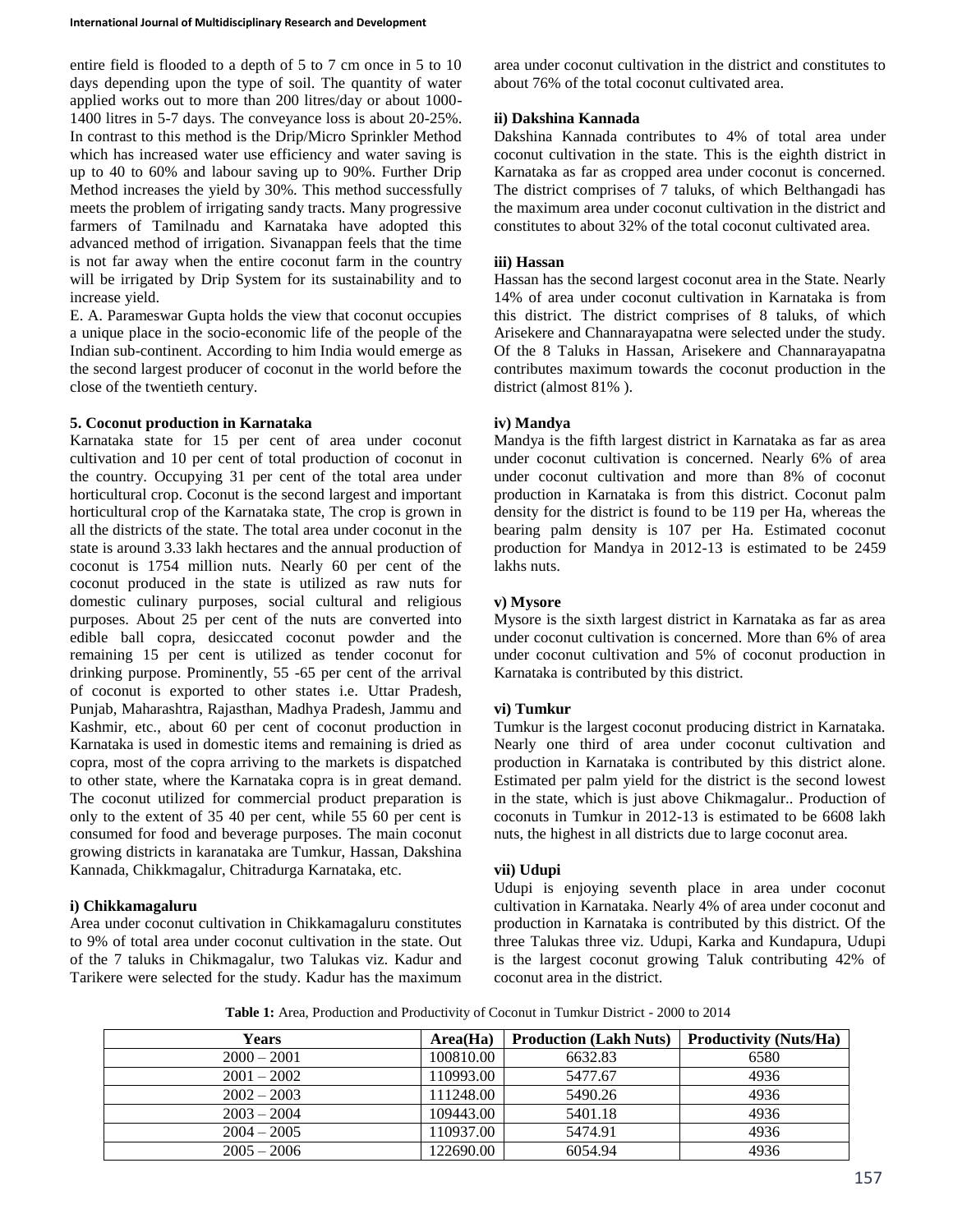| $2006 - 2007$                                 | 125511.00 | 6194.16  | 4936 |
|-----------------------------------------------|-----------|----------|------|
| $2007 - 2008$                                 | 124110.00 | 6837.65  | 5510 |
| $2008 - 2009$                                 | 132587.00 | 9945.66  | 7502 |
| $2009 - 2010$                                 | 138660.00 | 9858.98  | 7111 |
| $2010 - 2011$                                 | 142248.00 | 13477.00 | 9475 |
| $2011 - 2012$                                 | 142880.00 | 13495.86 | 9446 |
| $2012 - 2013$                                 | 147032.00 | 13888.04 | 9446 |
| $2013 - 2014$                                 | 145910.00 | 11397.18 | 7812 |
| Average Production in the Year group(2000-14) | 126075.64 | 8544.74  | 6777 |

*Source:* Horticulture Division, Dept. of Agriculture & Cooperation, Ministry of Agriculture, Govt. of Karnataka & India

The table-1 indicates the area, production and productivity of coconut in Tumkur district during 2000-01 to 2013-14. The table-1 clearly indicates that there has been increasing trend in area, production as well productivity with 100810 to 145910 of area, 6632.83 to 11397.18 production and in terms of productivity 6580 to 7812 nuts /ha, respectively. The overall results show the increasing trend in the above aspect and also total average of production of 2000-2014, area 126075.64, production 8544.74 and productivity 6777 nuts of tumkur district.

**Table 2:** Taluks wise area under coconut production in Tumkur district -2013-14

| S. No | <b>Taluks</b>       | Area in (hectares) | Percentage |
|-------|---------------------|--------------------|------------|
|       | Tumkur              | 13,458             | 15         |
| 2     | Tiptur              | 31,111             | 28         |
| 3     | Gubbi               | 30,680             | 27         |
|       | Kunigal             | 6,588              |            |
| 5     | Chikknayakanahaalli | 27,700             | 24         |
| 6     | Turuvekere          | 28,153             | 25         |
| 7     | Sira                | 7,047              | 9          |
| 8     | Madhugiri           | 1,642              |            |
| Q     | Koratagere          | 1,710              |            |
|       | Pavagada            | 450                |            |

*Source:* Department of Horticulture, Tumkur

Table – 2 show that area under coconut production in Tumkur district during 2013-14. The Tiptur taluk has been registred 28 percent of area under coconut production with first position, followed by 27 percent gubbi stood second place. The Turuvekere registred with 25 percent stood third place and Chikknayakanahaalli registred 24 percent and Tumkur with 15 percent and the remaining 5 taluks such as Sira (9 percent), Kunigal (8 percent) Madhugiri and Kortagere (02 percent) and Pavagada (01 percent) accounts terms of area under coconut production in Tumkur district.

#### **6. Coconut marketing channels in Tumkur district**

Marketing of coconuts differs from that of other fresh fruits due to natural durability of coconuts, which are sold as fresh tender nuts as well as matured water nuts and dry nuts. It has been observed that they do not differ much except where the post-harvest practices change on account of the form of the coconut and coconut products consumed in that area. Indirect mode of disposal of coconuts as a strategy is more popular and widely adopted by coconut farmers. This indicates that channels, intermediaries play a major role in both assembling and equalization functions in marketing of coconuts.